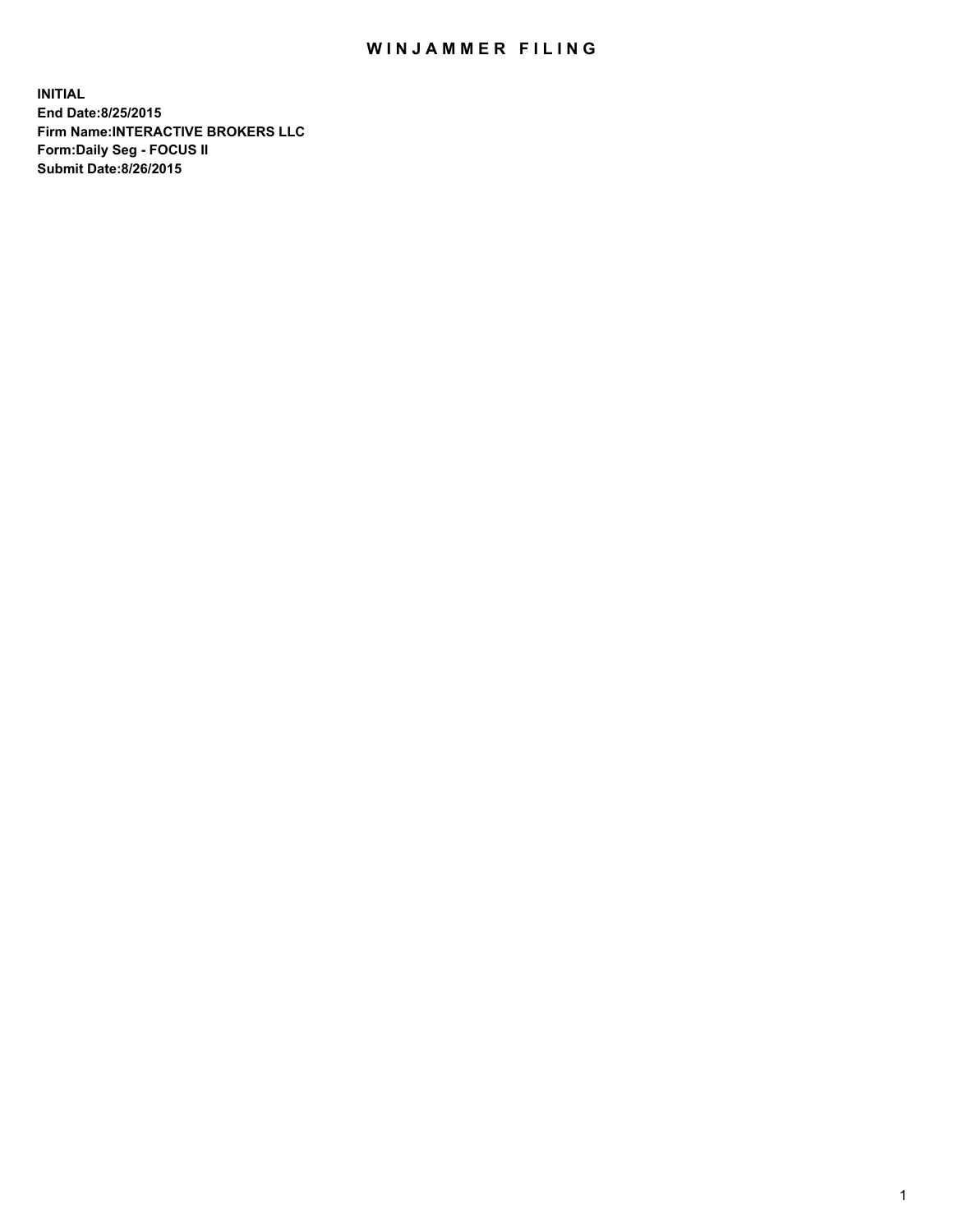## **INITIAL End Date:8/25/2015 Firm Name:INTERACTIVE BROKERS LLC Form:Daily Seg - FOCUS II Submit Date:8/26/2015 Daily Segregation - Cover Page**

| Name of Company<br><b>Contact Name</b><br><b>Contact Phone Number</b><br><b>Contact Email Address</b>                                                                                                                                                                                                                          | <b>INTERACTIVE BROKERS LLC</b><br><b>Michael Ellman</b><br>203-422-8926<br>mellman@interactivebrokers.co<br>$m$ |
|--------------------------------------------------------------------------------------------------------------------------------------------------------------------------------------------------------------------------------------------------------------------------------------------------------------------------------|-----------------------------------------------------------------------------------------------------------------|
| FCM's Customer Segregated Funds Residual Interest Target (choose one):<br>a. Minimum dollar amount: ; or<br>b. Minimum percentage of customer segregated funds required:% ; or<br>c. Dollar amount range between: and; or<br>d. Percentage range of customer segregated funds required between: % and %.                       | $\overline{\mathbf{0}}$<br>0<br>155,000,000 245,000,000<br>00                                                   |
| FCM's Customer Secured Amount Funds Residual Interest Target (choose one):<br>a. Minimum dollar amount: ; or<br>b. Minimum percentage of customer secured funds required:%; or<br>c. Dollar amount range between: and; or<br>d. Percentage range of customer secured funds required between: % and %.                          | $\overline{\mathbf{0}}$<br>0<br>80,000,000 120,000,000<br>0 <sub>0</sub>                                        |
| FCM's Cleared Swaps Customer Collateral Residual Interest Target (choose one):<br>a. Minimum dollar amount: ; or<br>b. Minimum percentage of cleared swaps customer collateral required:% ; or<br>c. Dollar amount range between: and; or<br>d. Percentage range of cleared swaps customer collateral required between:% and%. | $\overline{\mathbf{0}}$<br>$\underline{\mathbf{0}}$<br>0 <sub>0</sub><br>0 <sub>0</sub>                         |

Attach supporting documents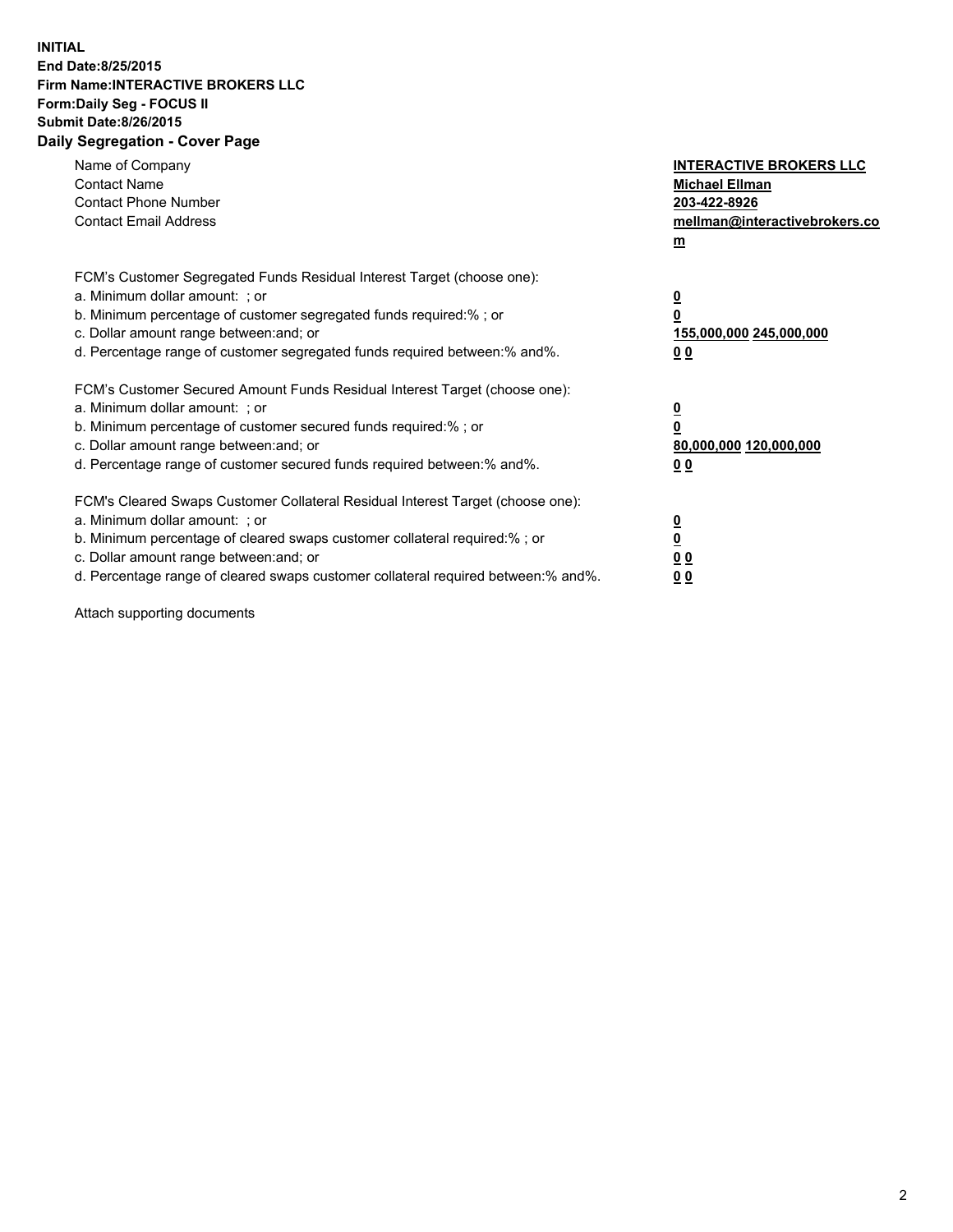## **INITIAL End Date:8/25/2015 Firm Name:INTERACTIVE BROKERS LLC Form:Daily Seg - FOCUS II Submit Date:8/26/2015 Daily Segregation - Secured Amounts**

|     | Dany Ocgregation - Oceanea Annoanta                                                         |                                                       |
|-----|---------------------------------------------------------------------------------------------|-------------------------------------------------------|
|     | Foreign Futures and Foreign Options Secured Amounts                                         |                                                       |
|     | Amount required to be set aside pursuant to law, rule or regulation of a foreign            | $0$ [7305]                                            |
|     | government or a rule of a self-regulatory organization authorized thereunder                |                                                       |
| 1.  | Net ledger balance - Foreign Futures and Foreign Option Trading - All Customers             |                                                       |
|     | A. Cash                                                                                     | 378,798,920 [7315]                                    |
|     | B. Securities (at market)                                                                   | $0$ [7317]                                            |
| 2.  | Net unrealized profit (loss) in open futures contracts traded on a foreign board of trade   | -16,411,932 <sup>[7325]</sup>                         |
| 3.  | Exchange traded options                                                                     |                                                       |
|     | a. Market value of open option contracts purchased on a foreign board of trade              | <b>91,324</b> [7335]                                  |
|     | b. Market value of open contracts granted (sold) on a foreign board of trade                | -378,147 [7337]                                       |
| 4.  | Net equity (deficit) (add lines 1.2. and 3.)                                                | 362,100,165 [7345]                                    |
| 5.  | Account liquidating to a deficit and account with a debit balances - gross amount           | 1,228,040 [7351]                                      |
|     | Less: amount offset by customer owned securities                                            | 0 [7352] 1,228,040 [7354]                             |
| 6.  | Amount required to be set aside as the secured amount - Net Liquidating Equity              | 363,328,205 [7355]                                    |
|     | Method (add lines 4 and 5)                                                                  |                                                       |
| 7.  | Greater of amount required to be set aside pursuant to foreign jurisdiction (above) or line | 363,328,205 [7360]                                    |
|     | 6.                                                                                          |                                                       |
|     | FUNDS DEPOSITED IN SEPARATE REGULATION 30.7 ACCOUNTS                                        |                                                       |
| 1.  | Cash in banks                                                                               |                                                       |
|     | A. Banks located in the United States                                                       | <u>-81</u> [7500]                                     |
|     | B. Other banks qualified under Regulation 30.7                                              | 0 [7520] -81 [7530]                                   |
| 2.  | Securities                                                                                  |                                                       |
|     | A. In safekeeping with banks located in the United States                                   | 391,857,049 [7540]                                    |
|     | B. In safekeeping with other banks qualified under Regulation 30.7                          | 0 [7560] 391,857,049 [7570]                           |
| 3.  | Equities with registered futures commission merchants                                       |                                                       |
|     | A. Cash                                                                                     | $0$ [7580]                                            |
|     | <b>B.</b> Securities                                                                        | $0$ [7590]                                            |
|     | C. Unrealized gain (loss) on open futures contracts                                         | $0$ [7600]                                            |
|     | D. Value of long option contracts                                                           | $0$ [7610]                                            |
|     | E. Value of short option contracts                                                          | 0 [7615] 0 [7620]                                     |
| 4.  | Amounts held by clearing organizations of foreign boards of trade                           |                                                       |
|     | A. Cash                                                                                     | $0$ [7640]                                            |
|     | <b>B.</b> Securities                                                                        | $0$ [7650]                                            |
|     | C. Amount due to (from) clearing organization - daily variation                             | $0$ [7660]                                            |
|     | D. Value of long option contracts                                                           | $0$ [7670]                                            |
|     | E. Value of short option contracts                                                          | 0 [7675] 0 [7680]                                     |
| 5.  | Amounts held by members of foreign boards of trade                                          |                                                       |
|     | A. Cash                                                                                     | 93,442,283 [7700]                                     |
|     | <b>B.</b> Securities                                                                        | $0$ [7710]                                            |
|     | C. Unrealized gain (loss) on open futures contracts                                         | 6,297,293 [7720]                                      |
|     | D. Value of long option contracts                                                           | 91,327 [7730]                                         |
|     | E. Value of short option contracts                                                          | <mark>-378,127</mark> [7735] <b>99,452,776</b> [7740] |
| 6.  | Amounts with other depositories designated by a foreign board of trade                      | $0$ [7760]                                            |
| 7.  | Segregated funds on hand                                                                    | $0$ [7765]                                            |
| 8.  | Total funds in separate section 30.7 accounts                                               | 491,309,744 [7770]                                    |
| 9.  | Excess (deficiency) Set Aside for Secured Amount (subtract line 7 Secured Statement         | 127,981,539 [7380]                                    |
|     | Page 1 from Line 8)                                                                         |                                                       |
| 10. | Management Target Amount for Excess funds in separate section 30.7 accounts                 | 80,000,000 [7780]                                     |
| 11. | Excess (deficiency) funds in separate 30.7 accounts over (under) Management Target          | 47,981,539 [7785]                                     |
|     |                                                                                             |                                                       |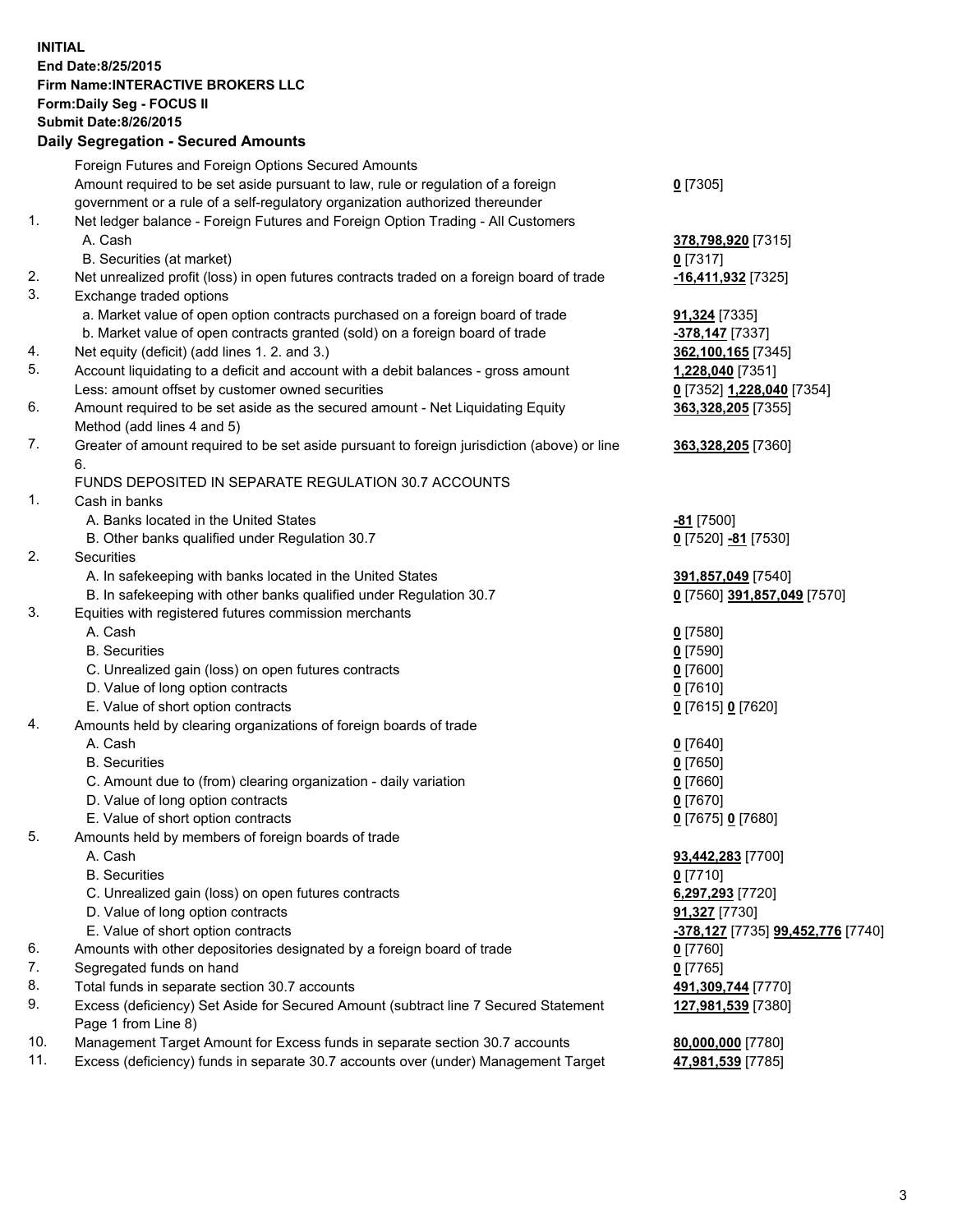**INITIAL End Date:8/25/2015 Firm Name:INTERACTIVE BROKERS LLC Form:Daily Seg - FOCUS II Submit Date:8/26/2015 Daily Segregation - Segregation Statement** SEGREGATION REQUIREMENTS(Section 4d(2) of the CEAct) 1. Net ledger balance A. Cash **2,700,697,507** [7010] B. Securities (at market) **0** [7020] 2. Net unrealized profit (loss) in open futures contracts traded on a contract market **-22,573,043** [7030] 3. Exchange traded options A. Add market value of open option contracts purchased on a contract market **171,605,928** [7032] B. Deduct market value of open option contracts granted (sold) on a contract market **-340,238,283** [7033] 4. Net equity (deficit) (add lines 1, 2 and 3) **2,509,492,109** [7040] 5. Accounts liquidating to a deficit and accounts with debit balances - gross amount **610,853** [7045] Less: amount offset by customer securities **0** [7047] **610,853** [7050] 6. Amount required to be segregated (add lines 4 and 5) **2,510,102,962** [7060] FUNDS IN SEGREGATED ACCOUNTS 7. Deposited in segregated funds bank accounts A. Cash **376,247,532** [7070] B. Securities representing investments of customers' funds (at market) **1,314,540,111** [7080] C. Securities held for particular customers or option customers in lieu of cash (at market) **0** [7090] 8. Margins on deposit with derivatives clearing organizations of contract markets A. Cash **28,476,345** [7100] B. Securities representing investments of customers' funds (at market) **1,125,607,734** [7110] C. Securities held for particular customers or option customers in lieu of cash (at market) **0** [7120] 9. Net settlement from (to) derivatives clearing organizations of contract markets **37,379,894** [7130] 10. Exchange traded options A. Value of open long option contracts **171,994,864** [7132] B. Value of open short option contracts **-340,112,092** [7133] 11. Net equities with other FCMs A. Net liquidating equity **0** [7140] B. Securities representing investments of customers' funds (at market) **0** [7160] C. Securities held for particular customers or option customers in lieu of cash (at market) **0** [7170] 12. Segregated funds on hand **0** [7150] 13. Total amount in segregation (add lines 7 through 12) **2,714,134,388** [7180] 14. Excess (deficiency) funds in segregation (subtract line 6 from line 13) **204,031,426** [7190] 15. Management Target Amount for Excess funds in segregation **155,000,000** [7194] **49,031,426** [7198]

16. Excess (deficiency) funds in segregation over (under) Management Target Amount Excess